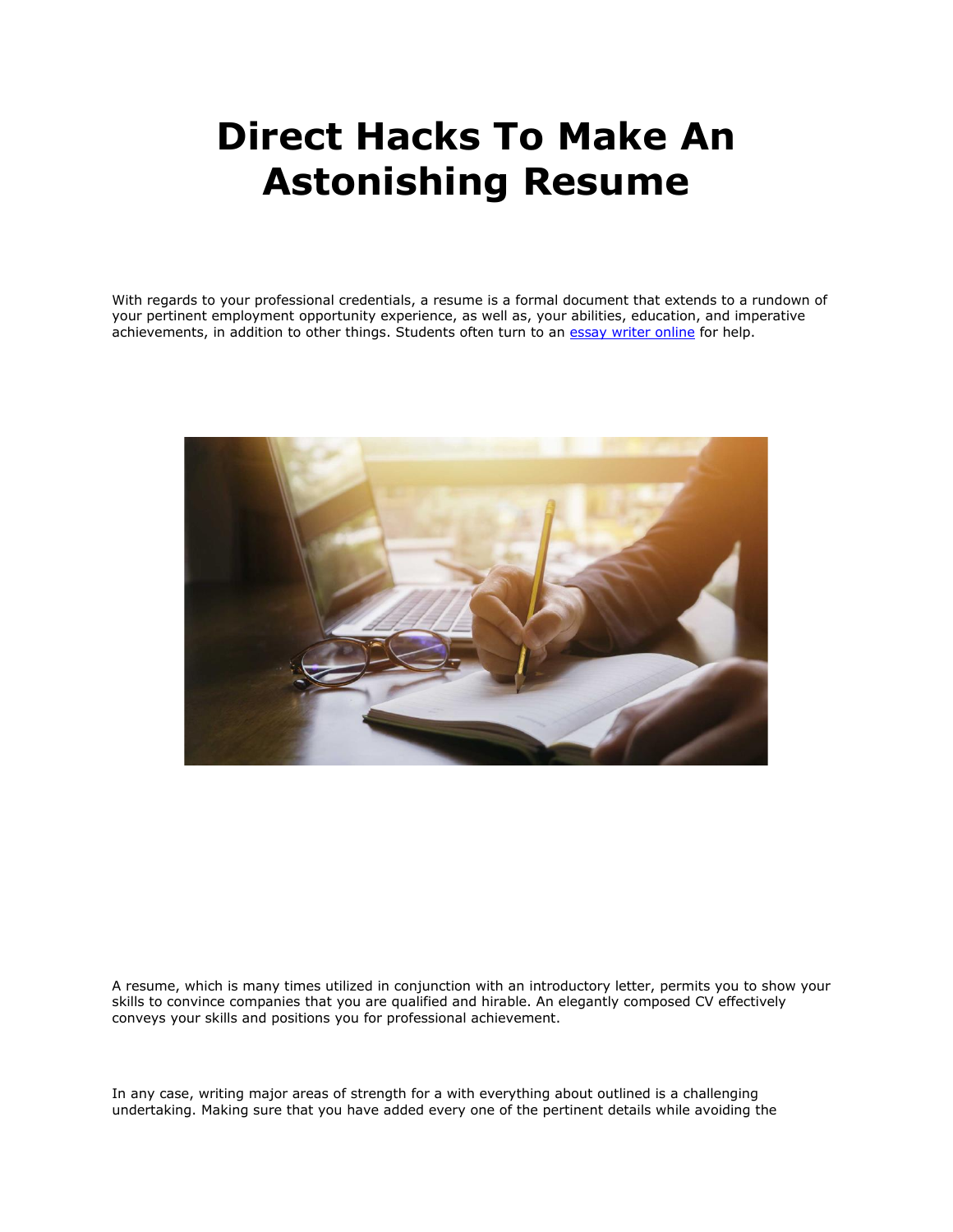redundancies takes master practice. Fortunately, availing an essay writing service can make the assignment of resume writing simple for you. These platforms have their trained professionals prepared to provide you with a comprehensive and compelling resume.

For the people who need to assume the occupation of resume writing themselves, they might do as such by learning about the cycle and understanding the basics that should be included in each resume. Detailed instructions on the best way to make an impressive resume are provided in the coming section. Kindly read it cautiously before proceeding.

### **In what capacity does your resume serve you?**

The motivation behind your resume is to convince potential bosses that you merit interviewing. To do this, your resume is an extremely important tool that you can use to grandstand your previous experience to potential businesses. As an [essay writer,](https://essaywriternow.com/) you should guarantee that a succinct description of your applicable credentials and abilities are introduced in a way that highlights your ability to deal with the gig. This will increase the likelihood of receiving further interview demands.

## **What are some instances of normal resume formats?**

## **1. Invert Chronological Resume**

A converse chronological resume is a traditional design that is notable to most recruiters and your most ideal option in many cases. It emphasizes your latest or present experience while likewise highlighting your most cherished accomplishments from an earlier time.

#### **2. Functional Resume**

A functional resume centers around abilities instead of previous professional training. It is particularly appropriate for profession transformers and for the people who have experienced a period of unemployment.

## **3. Combination Resume**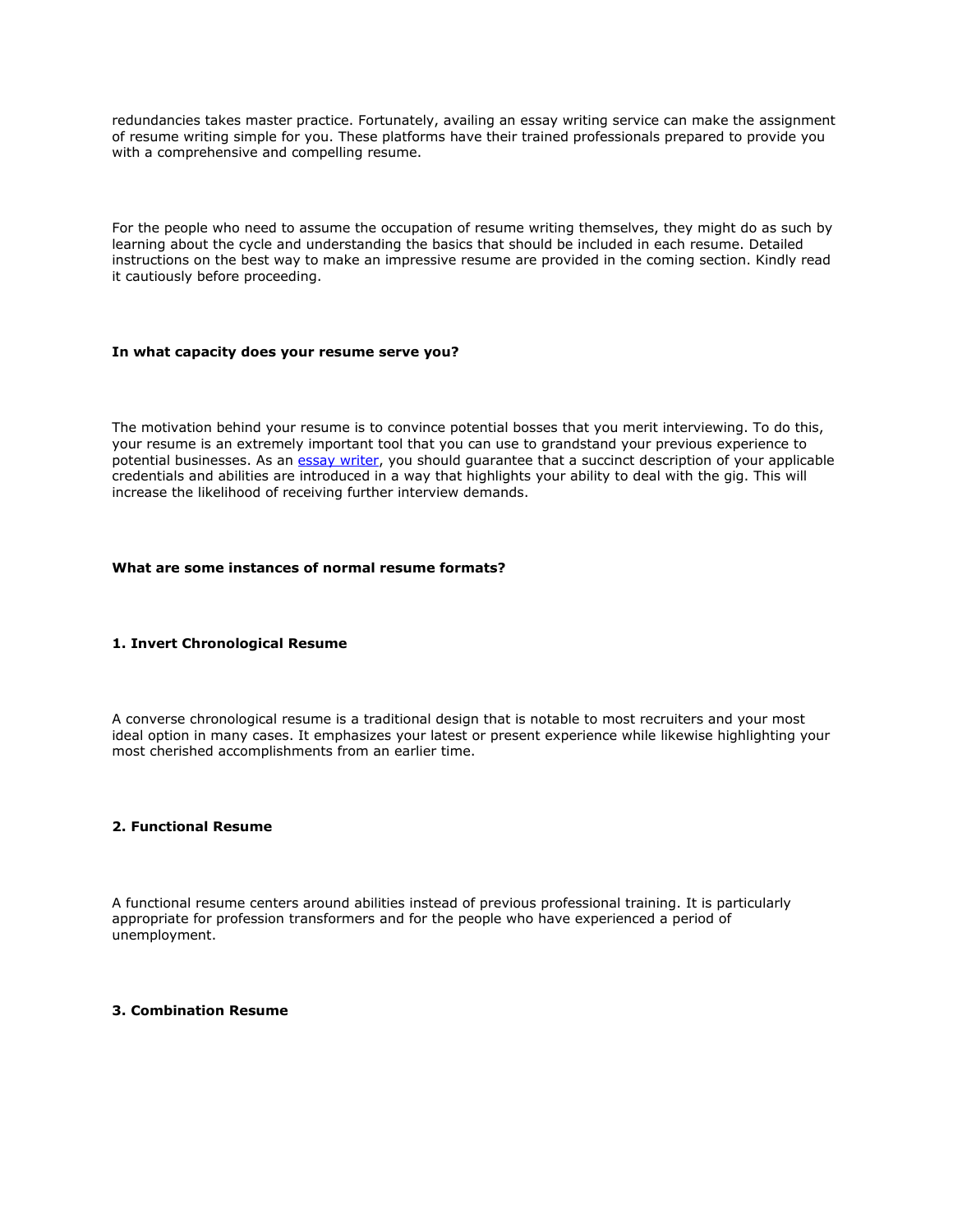Combination resume format is a mix of the chronological and functional resume styles; an overview of abilities is trailed by a discussion of the most significant experience moments — this is the most versatile construction available. You can also find support from an **essay writing service**.

### **Essential Parts of Major areas of strength for a**

A resume is made out of the following five sections, which are listed in alphabetical request:

## **1. Contact Information**

Your first and last name, telephone number, and email address ought to be included. In addition, your LinkedIn profile should be cutting-edge. For instance, when I write my essay, as well as my resume, I ensure that every one of my skills and credentials are refreshed on online platforms. You may likewise include your postal location if you wish to show that you reside in the space where you are applying.

## **2. Introduction**

A rundown of your professional experience and essential credentials should be added. You can likewise add professional biography, resume objective, or credentials outline as a component of your opening statement.

## **3. Educational and professional foundation**

Include the names of your schools, your highest degree obtained, and your majors and minors. Additionally, if you need professional training or your education is applicable to the post, you might provide your GPA and significant coursework. If you need help, contact a [write my essay](https://www.myperfectwords.com/) service.

#### **4. Previous work experience**

Make a list of any pertinent professional training that you have. Include your position, your employer, the years you spent there, and a bulleted synopsis of your most important duties and vital accomplishments on your resume. Try to include however many applicable achievements as you possibly can on your CV also.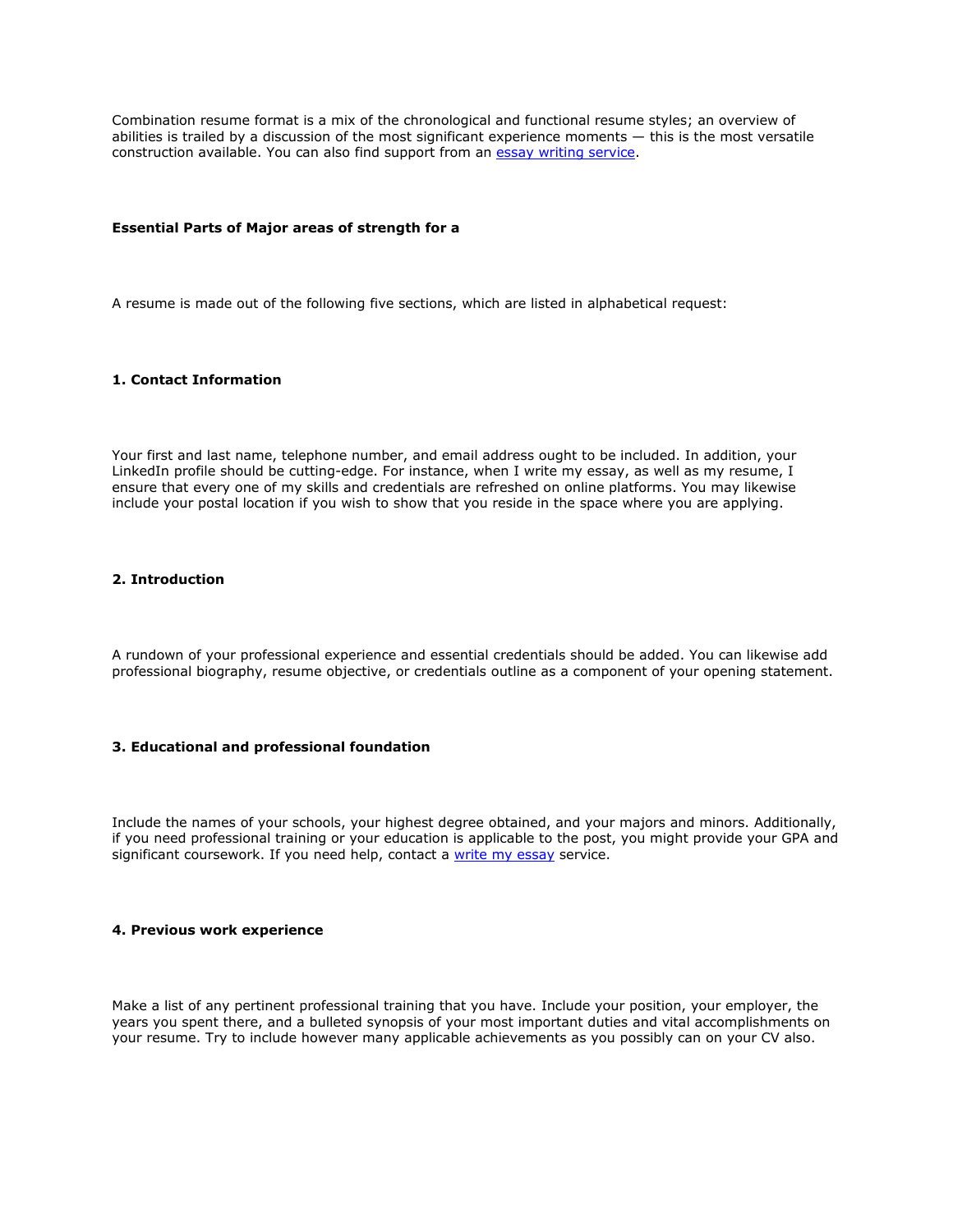# **5. Possessing significant abilities**

Include any significant resume abilities that you have that are pertinent to the gig in your resume. Make a point to include a decent equilibrium of both hard and delicate abilities in your resume to show that you are a balanced applicant.

#### **Resume Formatting Tips to Make Yours Stick Out**

Observe these straightforward resume formatting guidelines:

1. Leave a one-inch margin on either side of the page to take into consideration printing.

2. Utilize a single line spacing or a 1.15 line spacing.

3. For a resume, pick an intelligible typeface with a text dimension of 11 or 12 points.

4. Separate your contact information from the remainder of your CV.

5. Organize your paper into parts that are simple to peruse, for example, resume sections.

6. Use list items to describe your own experience with an organization.

7. Keep sufficient white space to take into consideration an even resume structure.

8. Tips to remember while putting up a resume

9. Keep it short - something like two sections and no more.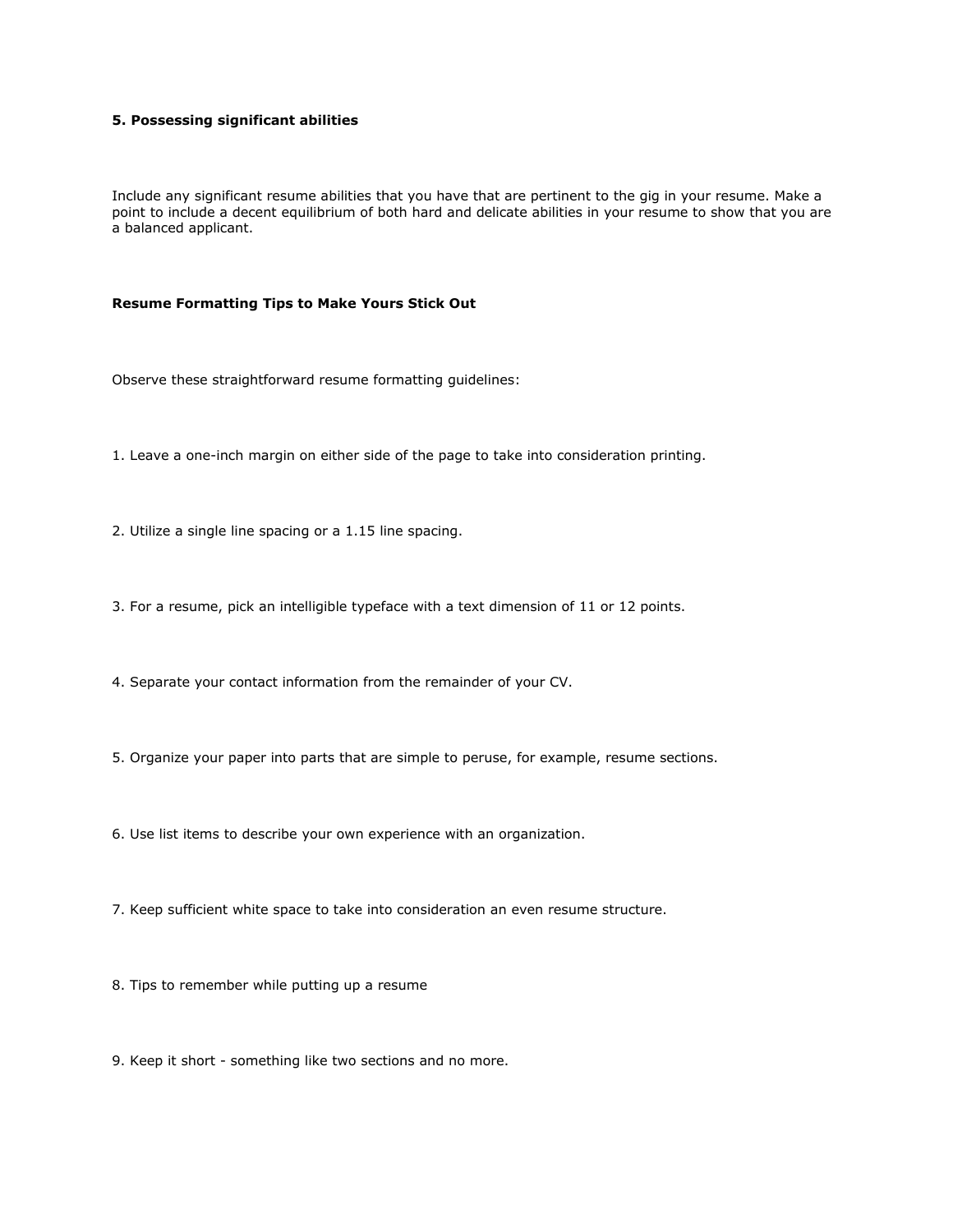# **Things To Avoid in Your Resume**

1. Avoid writing in the first individual; instead, use action words to begin sentences.

2. Avoid including superfluous individual information like your age, religion, or sexual orientation in your essay

3. Remember to provide a brief explanation for any holes in your work.

4. Use list items to list your accomplishments and duties; add more information on current positions and less detail on previous positions except if they are especially pertinent to the position you are applying for.

5. Switch chronologically organize the names of educational institutions and qualifications.

6. Make certain to include PC abilities, language skills, and any connected training you might have received.

7. Keep the section about your hobbies and interests to a minimum.

8. It is not important to provide their contact information on your CV if you are requested references.

What's more, there you go with some of the able tips using which an [essay writer](https://www.myperfectwords.com/) can write an able resume for yourself. Following these tips, you can make a compelling resume for yourself. We wish you karma with your resume writing.

# **Useful Links:**

[Informative speech example for students](https://www.essaywriter.college/essay-examples/informative-speech-example-for-students)

[Types of Debate with Formats](https://www.essaywriter.college/essay-examples/types-of-debate-with-formats)

[How to write a one-page Scholarship Essay Format?](https://www.essaywriter.college/essay-examples/how-to-write-a-one-page-scholarship-essay-format)

[General Outline For a Lab Report](https://www.essaywriter.college/essay-examples/general-outline-for-a-lab-report)